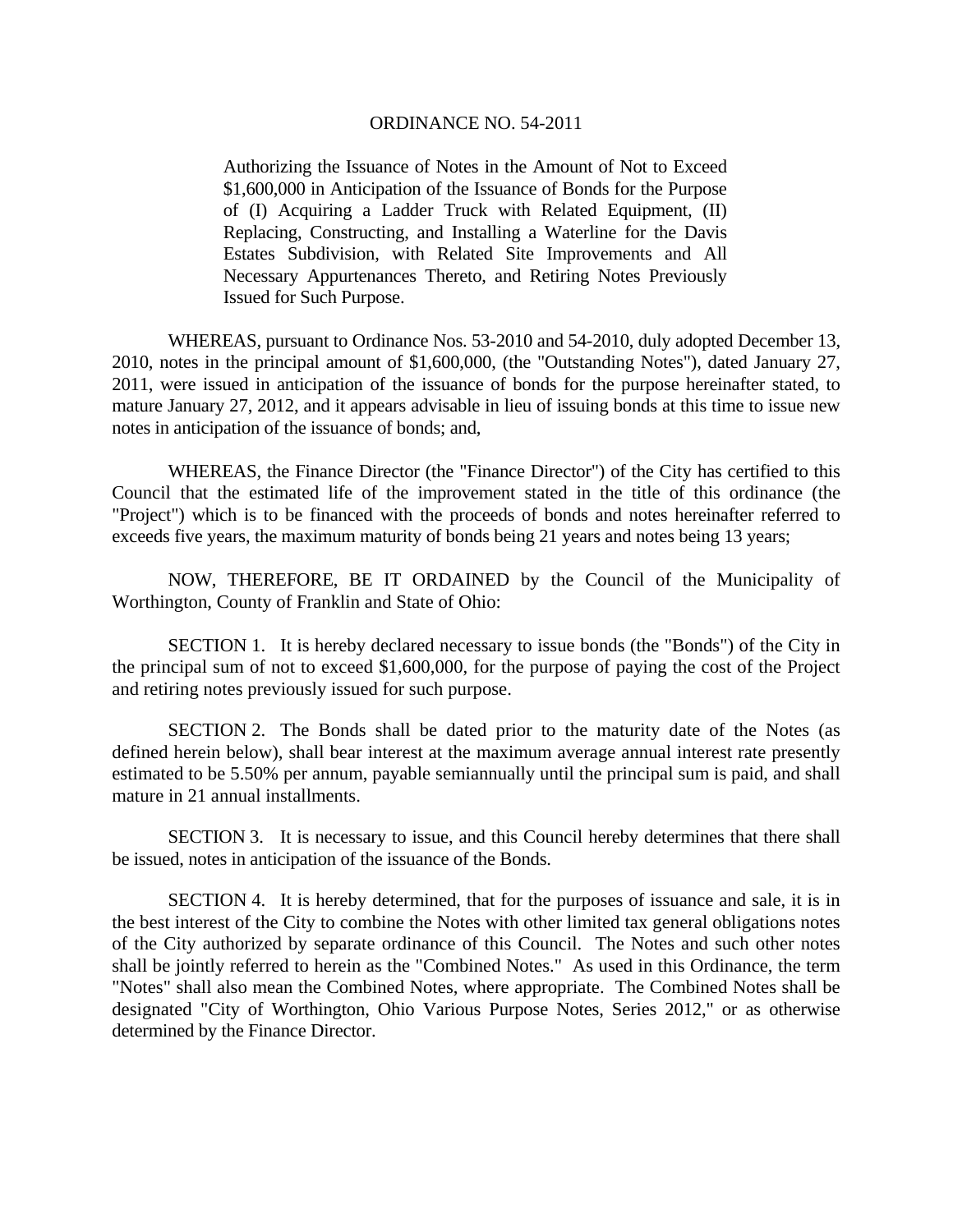SECTION 5. Such anticipatory notes (the "Notes") shall be in the amount of not to exceed \$1,600,000, which sum does not exceed the amount of the Bonds. The Notes shall be dated the date established by the Finance Director and certified to this Council and shall mature on such date as shall be determined by the Finance Director and certified to this Council, provided that such date shall not be later than one year after the date of issuance of the Notes. The Notes shall be issued as fully registered notes in denominations of \$100,000 or any integral multiple of \$5,000 in excess thereof. Coupons shall not be attached to the Notes. The Notes shall be sold in a transaction exempt from the requirements of Rule 15c2-12 of the United States Securities and Exchange Commission.

 The Finance Director is hereby authorized and directed to execute a Certificate of Fiscal Officer Relating to Terms of Notes (the "Certificate of Fiscal Officer") setting forth and determining such terms and other matters pertaining to the Notes, their issuance, sale or delivery, including without limitation the aggregate principal amount of the Notes to be issued, the dated date of the Notes, the maturity date of the Notes, the purchase price of the Notes, the specified interest rate of the Notes and shall include such additional information as is required by and consistent with the terms of this ordinance.

SECTION 6. The Notes shall be the full general obligation of the City, and the full faith, credit and revenue of the City are hereby pledged for the prompt payment of the same. The par value to be received from the sale of the Bonds and any excess funds resulting from the issuance of the Notes shall, to the extent necessary, be used only for the retirement of the Notes at maturity and are hereby pledged for such purpose.

SECTION 7. There shall be and is hereby levied annually on all the taxable property in the City, in addition to all other taxes and inside the City's charter millage limitation, a direct tax (the "Debt Service Levy") for each year during which any of the Notes are outstanding, in an amount not less than that which would have been levied if the Bonds had been issued without the prior issuance of the Notes, for the purpose of providing, and in an amount which is sufficient to provide, funds to pay interest upon the Notes as and when the same falls due and to provide a fund for the repayment of the principal of the Notes at maturity or upon redemption. The Debt Service Levy shall not be less than the interest and sinking fund tax required by Article XII, SECTION 11 of the Ohio Constitution.

SECTION 8. The Debt Service Levy shall be and is hereby ordered computed, certified, levied and extended upon the tax duplicate and collected by the same officers, in the same manner, and at the same time that taxes for general purposes for each of such years are certified, extended and collected. The Debt Service Levy shall be placed before and in preference to all other items and for the full amount thereof. The funds derived from the Debt Service Levy shall be placed in a separate and distinct fund, which shall be irrevocably pledged for the payments of the premium, if any, and interest on and principal of the Notes and Bonds when and as the same falls due. Notwithstanding the foregoing, if the City determines that funds will be available from other sources for the payment of the Notes and Bonds in any year, the amount of the Debt Service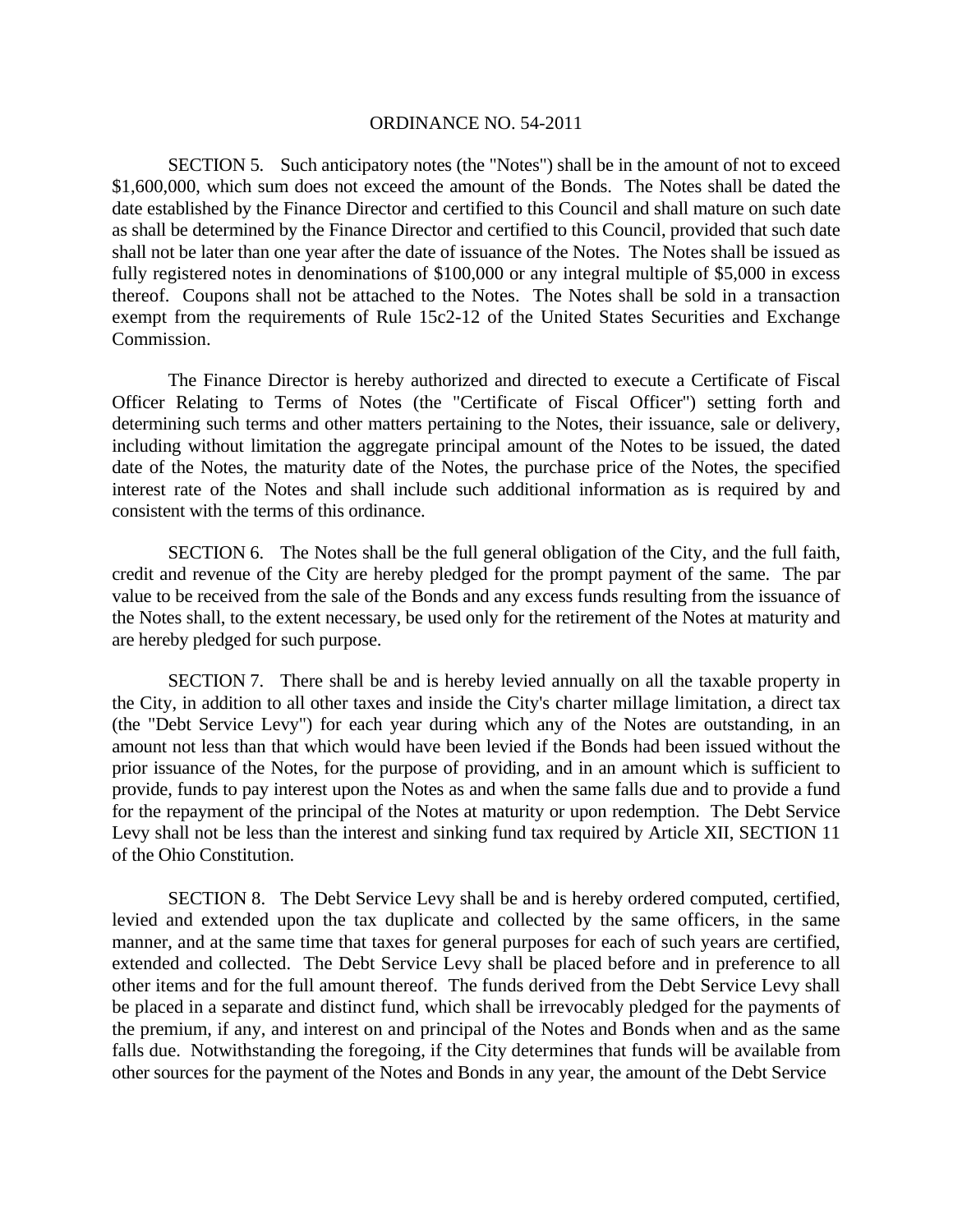Levy for such year shall be reduced by the amount of funds which will be so available, and the City shall appropriate such funds to the payment of the Notes and Bonds in accordance with law.

SECTION 9. The Notes shall bear interest, based on a 360-day year of twelve 30-day months, payable at maturity, at such rate per annum as shall be determined by the Finance Director and certified to this Council, provided that such rate shall not exceed 5.00% per annum. The Notes shall be sold to the purchaser or purchasers (collectively, the "Original Purchaser") designated by the Finance Director on behalf of Council and certified to this Council in the Certificate of Fiscal Officer, at the purchase price set forth in the Certificate of Fiscal Officer, plus interest accrued, if any, to the date of delivery of the Notes to the Original Purchaser.

 The Finance Director is hereby authorized and directed to deliver the Notes, when executed, to the Original Purchaser upon payment of the purchase price and accrued interest, if any, to the date of delivery. The proceeds of such sale, except any accrued interest or premium thereon, shall be deposited in the Treasury of the City and used for the purpose aforesaid and for no other purpose. The accrued interest received from such sale shall be transferred to the City's Bond Retirement Fund to be applied to the payment of the principal of and interest on the Notes, or other obligations of the City, as permitted by law. Any premium from the sale of the Notes shall be deposited into the fund or funds specified in the Certificate of Fiscal Officer and shall be used for the proper purposes of such fund or funds.

SECTION 10. The Notes shall be executed by the Finance Director and the Village Administrator, provided that either or both of such signatures may be a facsimile. The Notes shall express upon their faces the purpose for which they are issued and that they are issued pursuant to this Ordinance. No Note shall be valid or become obligatory for any purpose or shall be entitled to any security or benefit under this Ordinance unless and until a certificate of authentication, as printed on the Note, is signed by the Note Registrar (as defined hereinbelow) as authenticating agent. Authentication by the Note Registrar shall be conclusive evidence that the Note so authenticated has been duly issued and delivered under this Ordinance and is entitled to the security and benefit of this Ordinance. The certificate of authentication may be signed by any officer or officers of the Note Registrar or by such other person acting as an agent of the Note Registrar as shall be approved by the Finance Director on behalf of the Village. It shall not be necessary that the same authorized person sign the certificate of authentication on all of the Notes.

SECTION 11. The Finance Director is hereby authorized and directed to serve as authenticating agent, note registrar, transfer agent, and paying agent for the Notes (the "Note Registrar"), or to execute on behalf of the City a Note Registrar Agreement with such bank or other appropriate financial institution as shall be acceptable to the Finance Director and the Original Purchaser, pursuant to which such bank or financial institution shall agree to serve as the Note Registrar for the Notes. If at any time the Note Registrar shall be unable or unwilling to serve as such, or the Finance Director in such officer's discretion shall determine that it would be in the best interest of the City for such functions to be performed by another party, the Finance Director may, and is hereby authorized and directed to, enter into an agreement with a national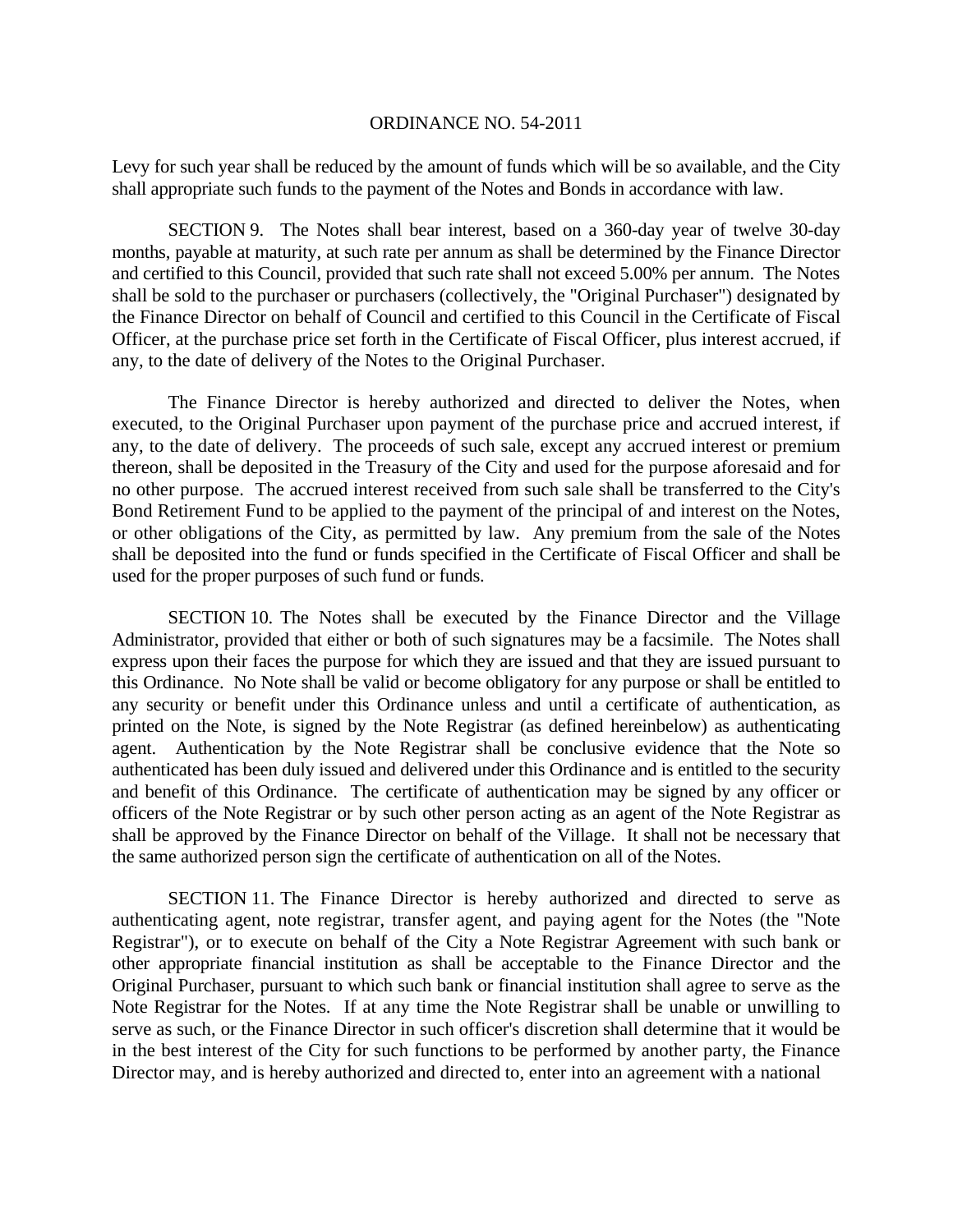banking association or other appropriate institution experienced in providing such services, to perform the services required of the Note Registrar hereunder. Each such successor Note Registrar shall promptly advise all noteholders of the change in identity and new address of the Note Registrar. So long as any of the Notes remain outstanding, the City shall cause to be maintained and kept by the Note Registrar, at the office of the Note Registrar, all books and records necessary for the registration, exchange and transfer of Notes as provided in this SECTION (the "Note Register"). Subject to the provisions of this ordinance, the person in whose name any Note shall be registered on the Note Register shall be regarded as the absolute owner thereof for all purposes. Payment of or on account of the principal of and interest on any Note shall be made only to or upon the order of that person. Neither the City nor the Note Registrar shall be affected by any notice to the contrary, but the registration may be changed as herein provided. All payments shall be valid and effectual to satisfy and discharge the liability upon the Notes, including the interest thereon, to the extent of the amount or amounts so paid.

Any Notes, upon presentation and surrender at the office of the Note Registrar, together with a request for exchange signed by the registered owner or by a person authorized by the owner to do so by a power of attorney in a form satisfactory to the Note Registrar, may be exchanged for Notes of the same form and of any authorized denomination or denominations equal in the aggregate to the unmatured principal amount of the Notes surrendered, and bearing interest at the same rate and maturing on the same date.

A Note may be transferred only on the Note Register upon presentation and surrender thereof at the office of the Note Registrar, together with an assignment executed by the registered owner or by a person authorized by the owner to do so by a power of attorney in a form satisfactory to the Note Registrar. Upon that transfer, the Note Registrar shall complete, authenticate and deliver a new Note or Notes of any authorized denomination or denominations equal in the aggregate to the unmatured principal amount of the Notes surrendered, and bearing interest at the same rate and maturing on the same date.

The City and the Note Registrar shall not be required to transfer or exchange (i) any Note during a period beginning at the opening of business fifteen (15) days before the day of mailing of a notice of redemption of Notes, and ending at the close of business on the day of such mailing, or (ii) any Notes selected for redemption, in whole or in part, following the date of such mailing.

SECITON 12. In all cases in which Notes are exchanged or transferred hereunder, the City shall cause to be executed, and the Note Registrar shall authenticate and deliver, the Notes in accordance with the provisions of this ordinance. The exchange or transfer shall be without charge to the owner; except that the Council and Note Registrar may make a charge sufficient to reimburse them for any tax or other governmental charge required to be paid with respect to the exchange or transfer. The Council or the Note Registrar may require that those charges, if any, be paid before it begins the procedure for the exchange or transfer of the Notes. All Notes issued upon any transfer or exchange shall be the valid obligations of the City, evidencing the same debt, and entitled to the same benefits under this ordinance, as the Notes surrendered upon that transfer or exchange.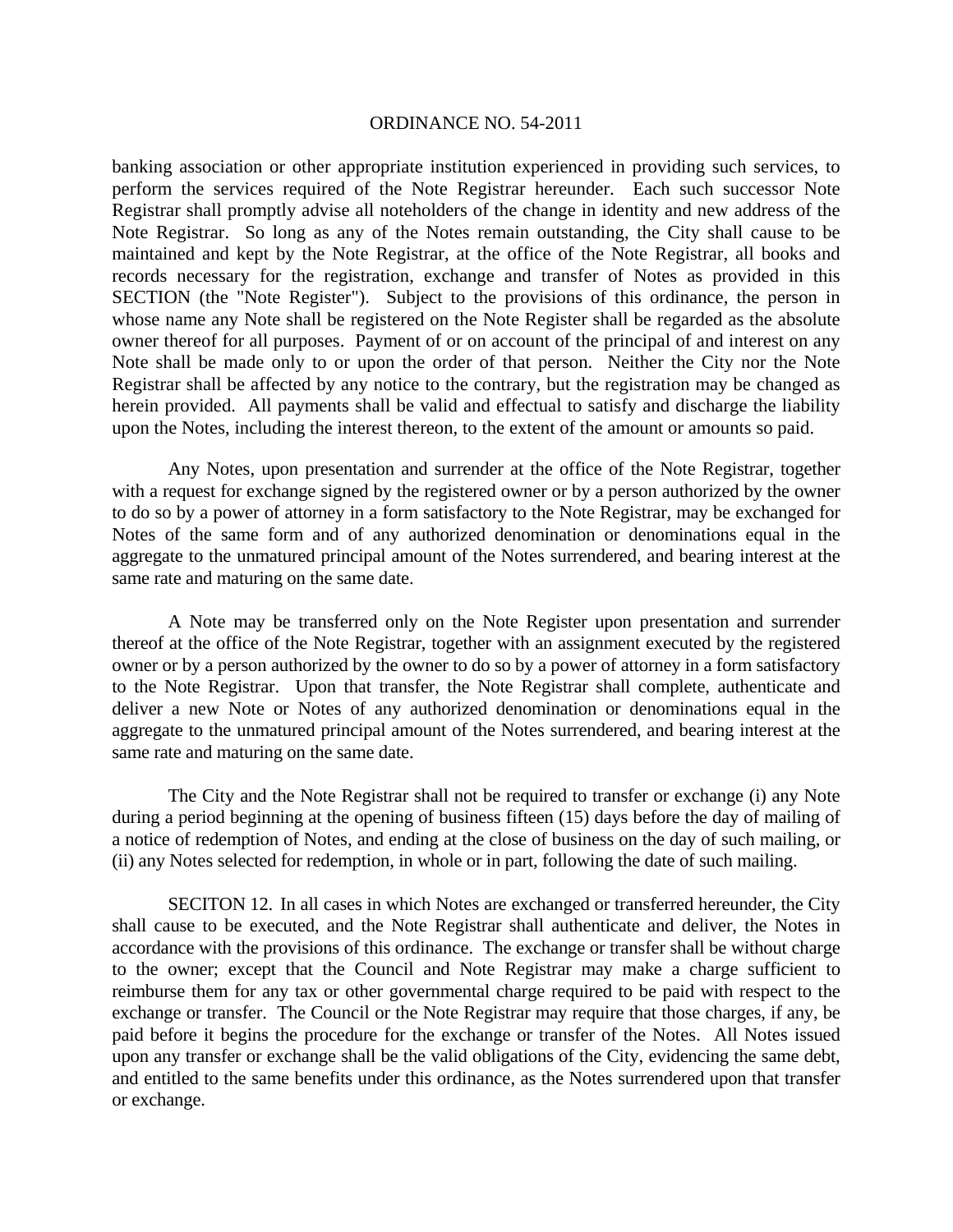SECTION 13. The City hereby covenants, pursuant to SECTION 133.05(B)(7), Ohio Revised Code, to appropriate annually from lawfully available municipal income taxes, and to continue to levy and collect municipal income taxes adequate to produce, amounts necessary to meet the debt charges on the Notes and the Bonds in each year until full payment is made.

SECTION 14. The City hereby covenants that it will comply with the requirements of all existing and future laws which must be satisfied in order that interest on the Notes is and will continue to be excluded from gross income for federal income tax purposes, including without limitation restrictions on the use of the property financed with the proceeds of the Notes so that the Notes will not constitute "private activity bonds" within the meaning of SECTION 141 of the Internal Revenue Code of 1986, as amended (the "Code"). The City further covenants that it will restrict the use of the proceeds of the Notes in such manner and to such extent, if any, as may be necessary, after taking into account reasonable expectations at the time the debt is incurred, so that they will not constitute arbitrage bonds under SECTION 148 of the Code and the regulations prescribed thereunder (the "Regulations").

 The Finance Director, or any other officer of the City, including the City Manager, is hereby authorized and directed (a) to make or effect any election, selection, designation, choice, consent, approval or waiver on behalf of the City with respect to the Notes as permitted or required to be made or given under the federal income tax laws, for the purpose of assuring, enhancing or protecting favorable tax treatment or the status of the Notes or interest thereon or assisting compliance with requirements for that purpose, reducing the burden or expense of such compliance, reducing any rebate amount or any payment of penalties, or making any payments of special amounts in lieu of making computations to determine, or paying, any excess earnings as rebate, or obviating those amounts or payments, as determined by the Finance Director, which action shall be in writing and signed by the Finance Director, or any other officer of the City, including the City Manager, on behalf of the City; (b) to take any and all actions, make or obtain calculations, and make or give reports, covenants and certifications of and on behalf of the City, as may be appropriate to assure the exclusion of interest from gross income and the intended tax status of the Notes; and (c) to give an appropriate certificate on behalf of the City, for inclusion in the transcript of proceedings, setting forth the facts, estimates and circumstances, and reasonable expectations of the City pertaining to SECTION 148 and the Regulations, and the representations, warranties and covenants of the City regarding compliance by the City with SECTIONs 141 through 150 of the Code and the Regulations.

 The Finance Director shall keep and maintain adequate records pertaining to investment of all proceeds of the Notes sufficient to permit, to the maximum extent possible and presently foreseeable, the City to comply with any federal law or regulation now or hereafter having applicability to the Notes which limits the amount of Note proceeds which may be invested on an unrestricted yield or requires the City to rebate arbitrage profits to the United States Department of the Treasury. The Finance Director of the City is hereby authorized and directed to file such reports with, and rebate arbitrage profits to, the United States Department of the Treasury, to the extent that any federal law or regulation having applicability to the Notes requires any such reports or rebates.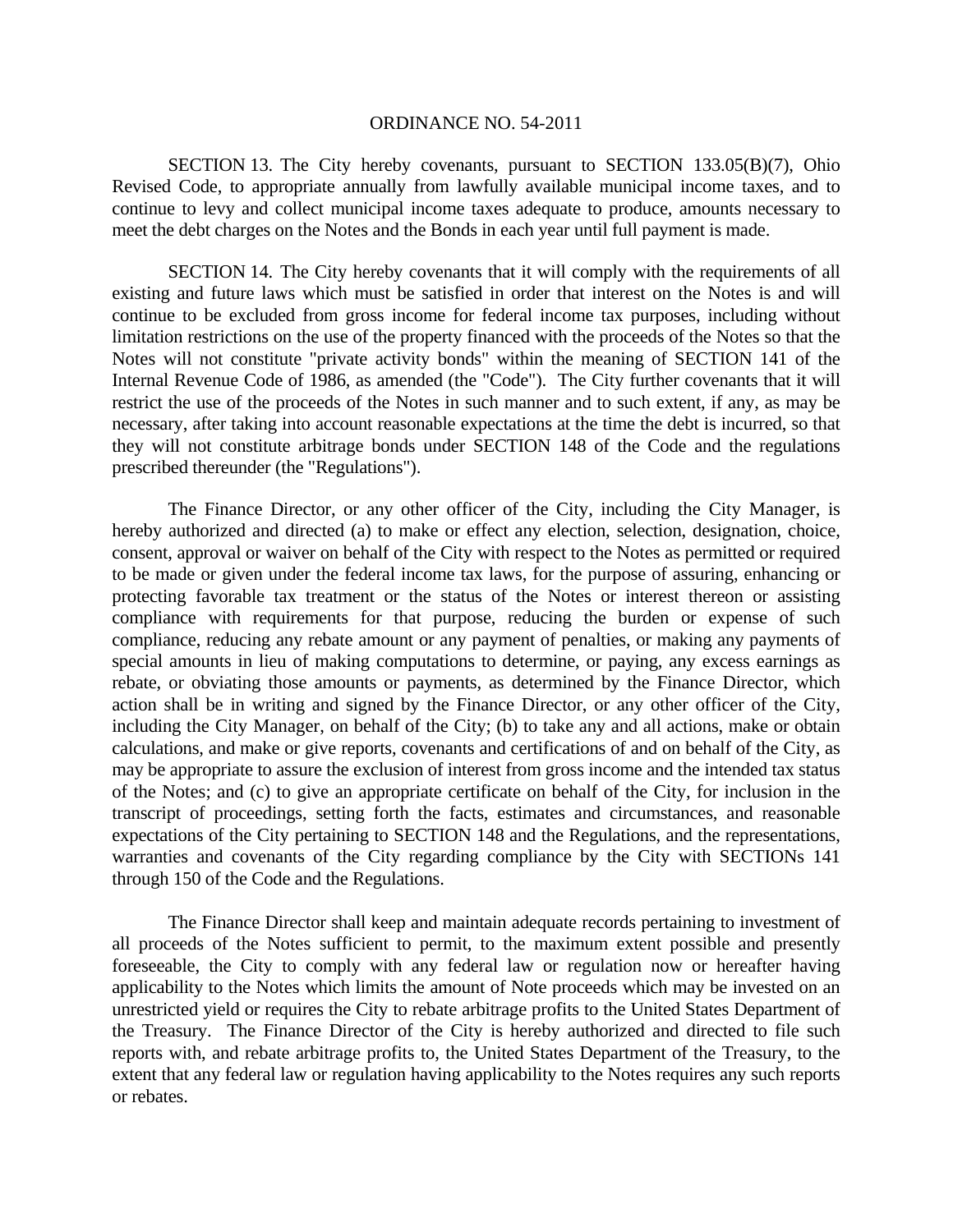SECTION 15. The officer having charge of the minutes of the Council and any other officers of the Council, or any of them individually, are hereby authorized and directed to prepare and certify a true transcript of proceedings pertaining to the Notes and to furnish a copy of such transcript to the Original Purchaser. Such transcript shall include certified copies of all proceedings and records of the Council relating to the power and authority of the City to issue the Notes and certificates as to matters within their knowledge or as shown by the books and records under their custody and control, including but not limited to a general certificate of the Clerk of Council and a no-litigation certificate of the City Manager and the Finance Director, and such certified copies and certificates shall be deemed representations of the City as to the facts stated therein.

SECTION 16. It is hereby found and determined that all formal actions of this Council concerning and relating to the adoption of this ordinance were adopted in an open meeting of this Council, and that all deliberations of this Council and of any of its committees that resulted in such formal action, were in meetings open to the public, in compliance with all legal requirements including SECTION 121.22 of the Ohio Revised Code.

SECTION 17. It is hereby determined that all acts, conditions and things necessary to be done precedent to and in the issuing of the Notes in order to make them legal, valid and binding obligations of the City have happened, been done and been performed in regular and due form as required by law; that the full faith, credit and revenue of the City are hereby irrevocably pledged for the prompt payment of the principal and interest thereof at maturity; and that no limitation of indebtedness or taxation, either statutory or constitutional, has been exceeded in issuing the Notes.

SECTION 18. The Clerk of Council is hereby directed to forward a certified copy of this ordinance to the Auditor of Franklin County, Ohio.